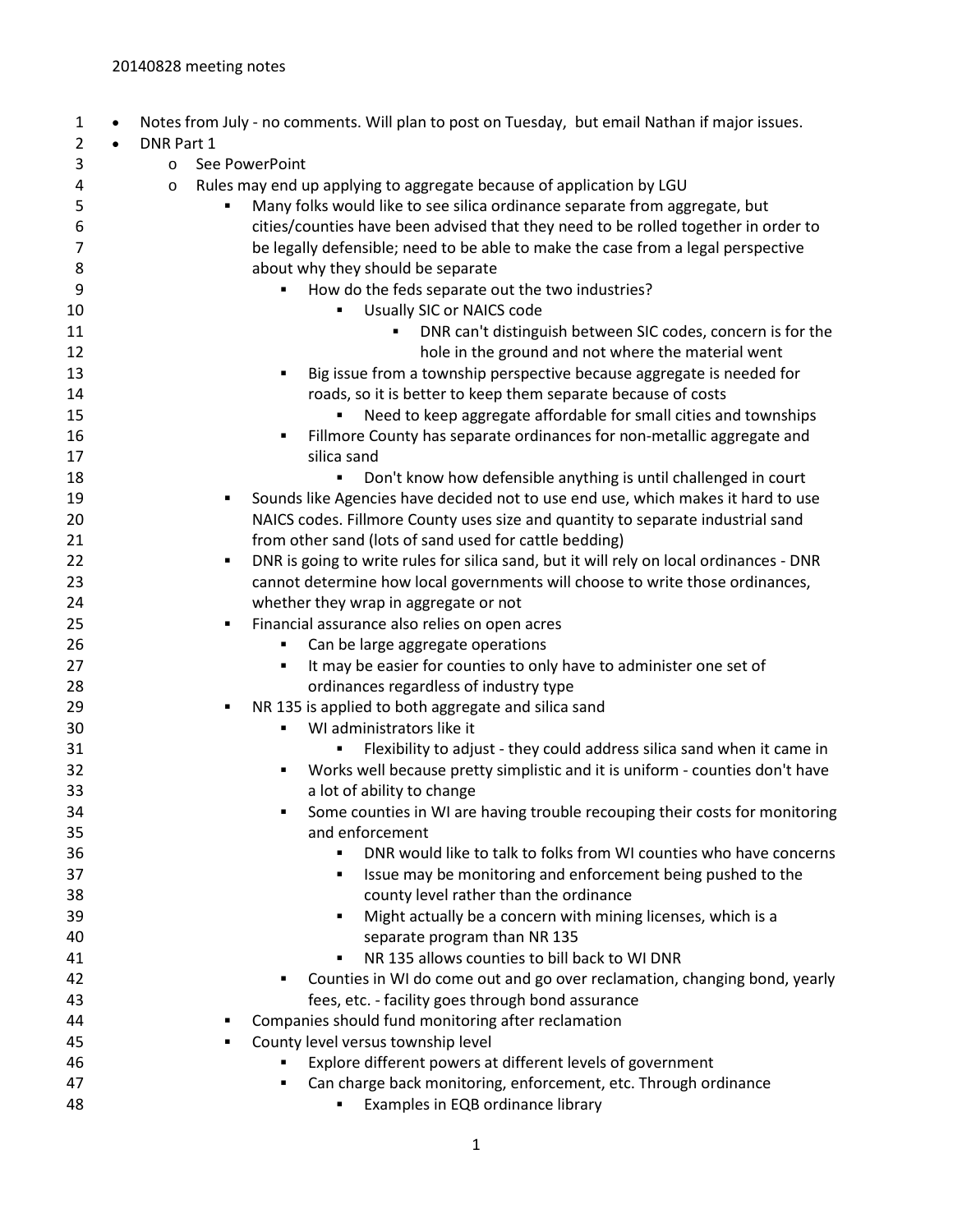| 1        |         | What about already open mines - before rules complete<br>٠                                              |
|----------|---------|---------------------------------------------------------------------------------------------------------|
| 2        |         | Licensing fees and ordinances - based on what is done in WI<br>٠                                        |
| 3        | $\circ$ | Goals:                                                                                                  |
| 4        |         | Go through financial assurance (structured like 6132 and with input from WI NR<br>٠                     |
| 5        |         | 135)                                                                                                    |
| 6        |         | Not wordsmith, but go through concepts<br>٠                                                             |
| 7        |         | This is just version 1, still lots can change<br>٠                                                      |
| 8        | $\circ$ | Blasting Rules - how do they apply?                                                                     |
| 9        |         | We have them for iron and nonferrous                                                                    |
| 10       |         | Reclamation really applies from the beginning to be sure the mine can close safely<br>٠                 |
| 11       |         | Looking at federal standards and BMPs<br>٠                                                              |
| 12       | $\circ$ | <b>Financial Assurance</b>                                                                              |
| 13       |         | Very loose, preliminary draft, for the purpose of discussion<br>٠                                       |
| 14       |         | RFC comment period still open, people can certainly comment, but remember that<br>٠                     |
| 15       |         | this is still in formation                                                                              |
| 16       |         | Modeled off non ferrous<br>٠                                                                            |
| 17       |         | Purpose is to ensure funding for mine closure and corrective actions<br>٠                               |
| 18       |         | Big omission is legal or administrative costs for compelling reclamation of                             |
| 19       |         | contracting for the work; likely would need a legal process before stepping                             |
| 20       |         | on to the property to assess                                                                            |
| 21       |         | Should be calculated in with financial assurance<br>$\blacksquare$                                      |
| 22       |         | It is a criteria in the section, just in a subpart separate from purpose<br>٠                           |
| 23       |         | Make clear who is responsible - all costs are borne by owner, see<br>٠                                  |
| 24       |         | subpart 2                                                                                               |
| 25       |         | Current dollar value at the time of the estimate<br>٠                                                   |
| 26       |         | Current dollar of what?<br>٠                                                                            |
| 27       |         | Ignoring time value of money - will need more money in future<br>٠                                      |
| 28       |         | Reevaluated regularly to update for current costs - this<br>٠                                           |
| 29       |         | should be in the rule                                                                                   |
| 30       |         | Would the calculation require knowing the restoration and administrative<br>٠                           |
| 31       |         | costs on day one?                                                                                       |
| 32       |         | There needs to be a plan that is agreed to<br>٠                                                         |
| 33       |         | Financial assurance must cover what is in the plan<br>٠                                                 |
| 34       |         | Gap?: what happens and has costs between the day the company                                            |
| 35       |         | walks and the day the reclamation                                                                       |
| 36<br>37 |         | Think this is covered by the statement about the<br>administration of the reclamation                   |
| 38       |         | Some counties have annual meetings                                                                      |
| 39       |         | ٠                                                                                                       |
| 40       |         | Legal costs - item 2 does not ensure legal costs will be covered, or it<br>isn't clear that they can be |
| 41       |         | But if reclamation is an ongoing purpose, should this apply for                                         |
| 42       |         | noncompliance for blasting as well?                                                                     |
| 43       |         | Yes, corrective actions would cover noncompliance with blasting, or<br>٠                                |
| 44       |         | any noncompliance that needs money to be fixed                                                          |
| 45       |         | It is important that blasting enforcement be considered<br>٠                                            |
| 46       |         | Fines are different, corrective actions fix something                                                   |
| 47       |         | This is for on the mine site, not for any impacts that happen<br>٠                                      |
| 48       |         | off the mine site                                                                                       |
|          |         |                                                                                                         |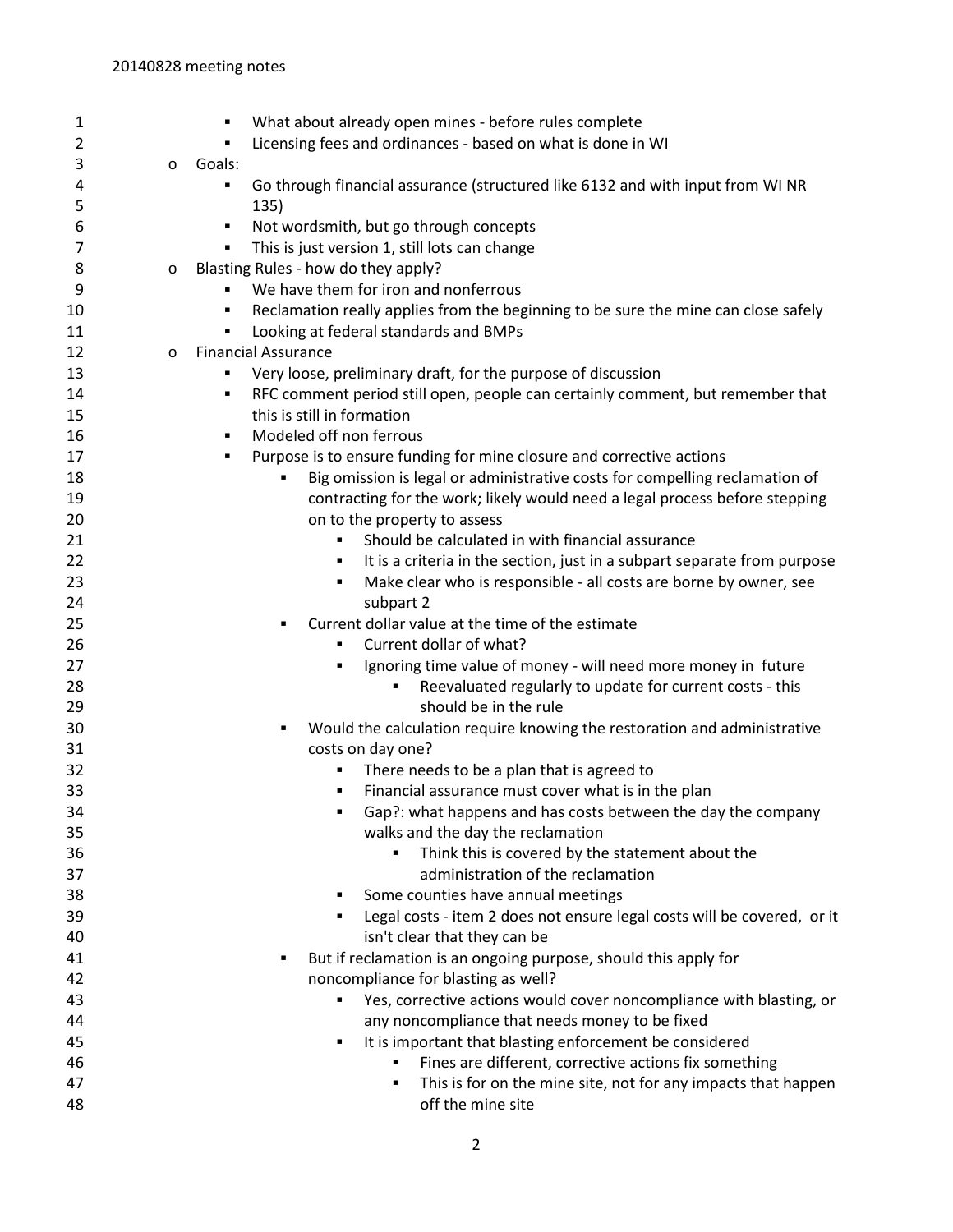| $\mathbf{1}$ |         | That would likely be a court action                                                      |
|--------------|---------|------------------------------------------------------------------------------------------|
| 2            |         | What about monitoring of groundwater and any impacts of blasting                         |
| 3            |         | on groundwater?                                                                          |
| 4            |         | In CUP. What about if a facility is already done? CUPs are<br>٠                          |
| 5            |         | difficult to change if already in place                                                  |
| 6            |         | Looking for a state level standard or similar on groundwater<br>٠                        |
| 7            |         | and blasting and monitoring                                                              |
| 8            |         | Performance standards issue<br>٠                                                         |
| 9            |         | Corrective action                                                                        |
| 10           |         | Part 10 - failure to comply is after the fact, can you<br>٠                              |
| 11           |         | pull/discontinue the permit for noncompliance?                                           |
| 12           |         | One mine has a CUP that allows the county to pull a<br>$\blacksquare$                    |
| 13           |         | permit any time there is a need for corrective                                           |
| 14           |         | actions                                                                                  |
| 15           |         | Goodhue County has an ability to revoke a permit<br>٠                                    |
| 16           |         | These rules are NOT going to be retroactive                                              |
| 17           |         | Time period for site to be self-sustaining?<br>٠                                         |
| 18           |         | End points, maximum? See reclamation plan - defined there, not in financial              |
| 19           |         | assurance.                                                                               |
| 20           |         | Self-sustaining would need to be specifically defined                                    |
| 21           |         | Restoration to natural state, protective of natural resources, etc.                      |
| 22           |         | This might need soil and water monitoring                                                |
| 23           |         | Groundwater impacts for material placed back in hole - cake, bag house                   |
| 24           |         | waste, etc.                                                                              |
| 25           |         | Self-sustaining is professional judgment - are LGUs using appropriate                    |
| 26           |         | professionals?                                                                           |
| 27           |         | Annual revision of financial assurance to ensure corrective actions take place<br>٠      |
| 28           |         | Does require company to assess cost and regulator must agree                             |
| 29           |         | How does a township with limited resources check that? Are there formulas<br>٠           |
| 30           |         | and estimates available?                                                                 |
| 31           |         | Consultants have good ideas - can be hired at the expense of project<br>٠                |
| 32           |         | proposer; LGUs have that power                                                           |
| 33           |         | Be clear about who receives submittals and the nature of the cooperative<br>٠            |
| 34           |         | agreement between industry and RGU                                                       |
| 35           | $\circ$ | Funds should be accessible from a bank in Minnesota?                                     |
| 36           |         | Is this necessary?<br>٠                                                                  |
| 37           |         | Some companies are multi state<br>٠                                                      |
| 38           |         | Regulatory authority has final say on what is acceptable<br>٠                            |
| 39           |         | Better bond rate if one bank is used, so industry prefers options<br>٠                   |
| 40           |         | United States bank was supported<br>٠                                                    |
| 41           | O       | Subp. 4 - define needed, bond language should dictate that the LGU determination of      |
| 42           |         | needed will control release of funds                                                     |
| 43           | $\circ$ | Funds need to be protected from bankruptcy                                               |
| 44           | O       | Certain types of bonds make you sue the bond company                                     |
| 45           |         | The criteria is set to prevent that from being required<br>٠                             |
| 46           |         | Must be treated as a financial obligation - cash is the surest way to ensure this<br>٠   |
| 47           |         | Clarity might be needed between types of instruments, especially different kinds of<br>٠ |
| 48           |         | bonds; main concern is ensuring money is easily and readily available                    |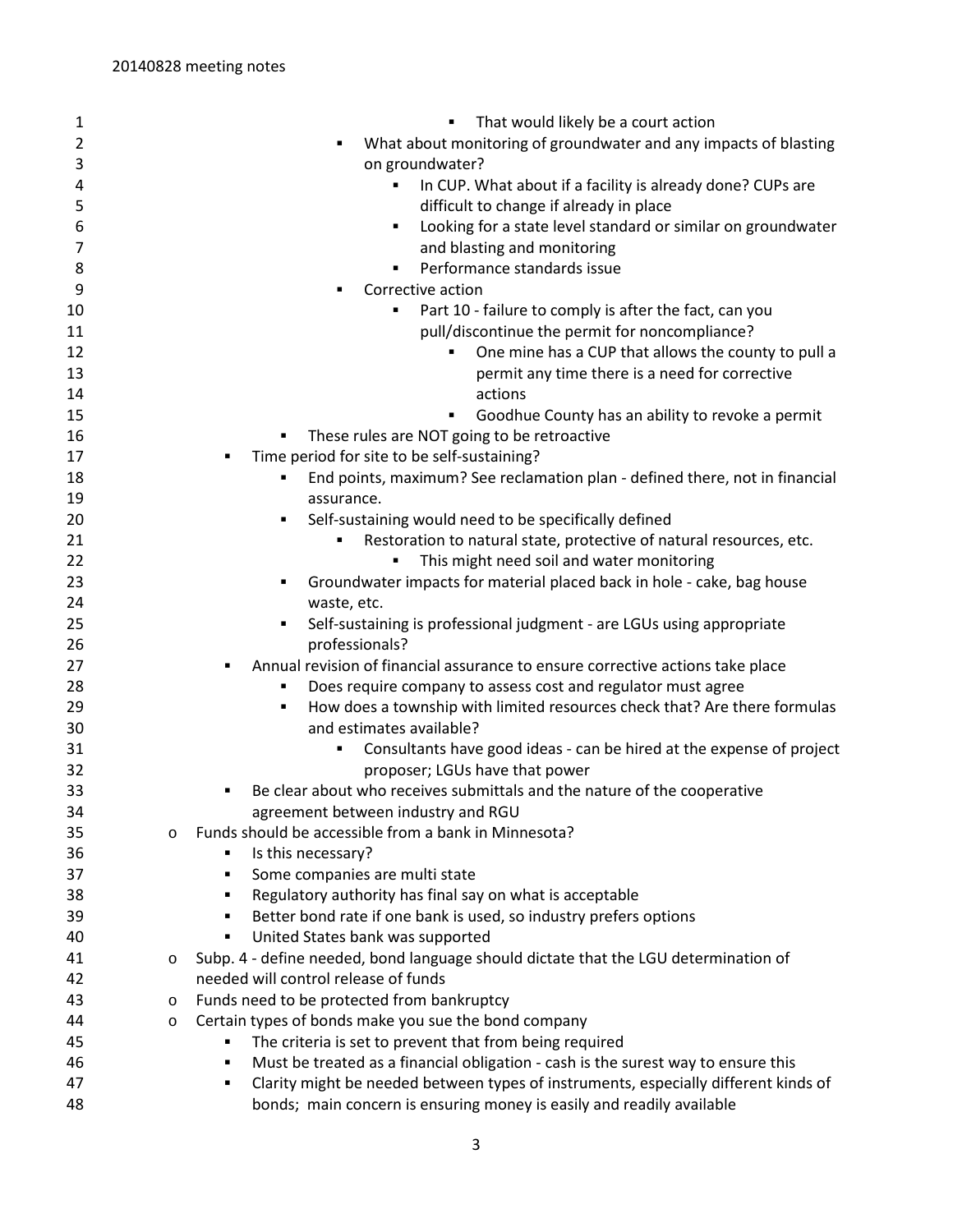| 1  | $\circ$ | LGUs have had bonds canceled midstream                                                   |
|----|---------|------------------------------------------------------------------------------------------|
| 2  | O       | Cash as an option                                                                        |
| 3  |         | Some LGUs like this<br>٠                                                                 |
| 4  |         | Be clear that it would need to be very carefully<br>٠                                    |
| 5  |         | Cash escrow (is this like a trust fund?)<br>٠                                            |
| 6  | $\circ$ | Obtaining credit is difficult, there is a lot of review by banks                         |
| 7  | $\circ$ | Maybe multiple mechanisms - something that is smaller and more immediately accessible,   |
| 8  |         | and then a larger sum that might be a little harder to get to                            |
| 9  | O       | Regulatory authority must approve                                                        |
| 10 |         | Applicant must cover cost of review                                                      |
| 11 | $\circ$ | Options are good, but there should be training or info to LGUs on what their options are |
| 12 |         | WI has lots of options, but bonds are the surety of choice and have been used for 15     |
| 13 |         | years                                                                                    |
| 14 |         | Should list all options<br>٠                                                             |
| 15 | $\circ$ | Some don't like self-insurance                                                           |
| 16 | $\circ$ | Might want to just list the "best" in the rule                                           |
| 17 |         | But there is the issue of LGU control, LGU might want to be able to say something is     |
| 18 |         | not acceptable, so DNR may not want to specify what is acceptable and what isn't.        |
| 19 |         | Flexibility<br>٠                                                                         |
| 20 | $\circ$ | Technical advisory committee can help                                                    |
| 21 | $\circ$ | Can LGUs be more restrictive? Yes that is goal.                                          |
| 22 | $\circ$ | Site review is important                                                                 |
| 23 | $\circ$ | NR 135 requires annual review - why is this weaker?                                      |
| 24 |         | Want at least as much monitoring as WI<br>٠                                              |
| 25 |         | A minimal defined amount needs to be in there, not open ended<br>٠                       |
| 26 |         | "As needed but no less frequently than" or similar                                       |
| 27 | O       | Were other states reviewed?                                                              |
| 28 |         | Yes, but most are broadly written for surface mining                                     |
| 29 | $\circ$ | Incentive for smaller footprint                                                          |
| 30 | $\circ$ | 90 day cancellation notice                                                               |
| 31 |         | Allows LGU to take assurance until new mechanism provided                                |
| 32 | $\circ$ | Mechanisms can cover multiple sites                                                      |
| 33 | $\circ$ | Multiple governments                                                                     |
| 34 |         | • Can negotiate for one package                                                          |
| 35 |         | Clarify government entities versus facility                                              |
| 36 |         | Clarify governmental unit<br>٠                                                           |
| 37 | $\circ$ | Completion needs LGU approval                                                            |
| 38 | $\circ$ | Forfeiture                                                                               |
| 39 | $\circ$ | Who has authority to spend the money? If LGU goes and gets it, it is under their control |
| 40 | $\circ$ | What is important to keep?                                                               |
| 41 |         | Flexibility<br>٠                                                                         |
| 42 |         | <b>Bonding</b><br>٠                                                                      |
| 43 |         | Review and inspect plans no less frequently than 3 years<br>٠                            |
| 44 |         | Protection against bankruptcy<br>٠                                                       |
| 45 |         | Subp 4 criteria<br>٠                                                                     |
| 46 |         | Jurisdiction able to afford to do the right thing if an operator walks<br>٠              |
| 47 |         | LGU has full control over decision as to whether reclamation is complete (with<br>٠      |
| 48 |         | qualified inspector) and return of funds                                                 |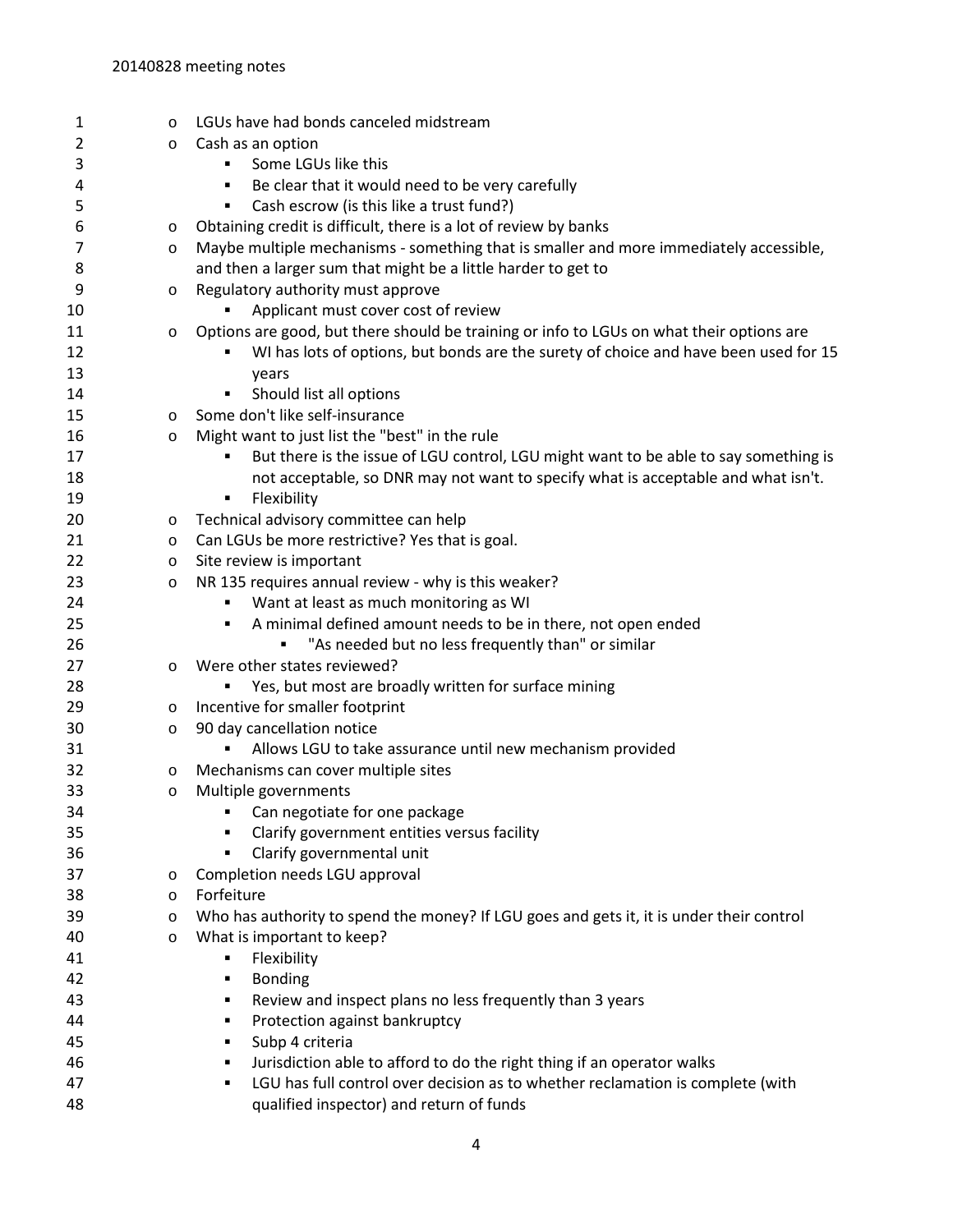| 1               |         | Subp. 10                                                                                                             |
|-----------------|---------|----------------------------------------------------------------------------------------------------------------------|
| 2               |         | <b>Blasting</b>                                                                                                      |
| 3               |         | Define self-sustaining and keep it in subp 2c                                                                        |
| 4               |         | Easy access within Minnesota<br>٠                                                                                    |
| 5               | $\circ$ | Missing or concerns                                                                                                  |
| 6               |         | Resources?                                                                                                           |
| 7               |         | Inspection frequency concerns<br>٠                                                                                   |
| 8               |         | Good - adjustable financial assurance<br>٠                                                                           |
| 9               |         | More info - financial instrument options and differences<br>٠                                                        |
| 10              |         | Concern about subp 10 - more options for curing problems especially for more                                         |
| 11              |         | minor infractions, any failure to comply with any part number of the part                                            |
| 12              |         | Schedule of compliance?<br>٠                                                                                         |
| 13              |         | The administrative procedures or process are not yet in there<br>٠                                                   |
| 14              |         | What exists, what needs to go in rule                                                                                |
| 15              |         | Subp. 7<br>٠                                                                                                         |
| 16              |         | Unclear on the last sentence - size in acres versus yards                                                            |
| 17              |         | Unresolved issues for exemptions<br>٠                                                                                |
| 18              |         | Accepting lower/lesser financial assurance and risk                                                                  |
| 19              |         | LGUs having qualified professionals to help them<br>٠                                                                |
| 20              |         | Role of technical team - especially legal/financial for FA                                                           |
| 21              |         | Development agreements                                                                                               |
| 22              |         | Definitions                                                                                                          |
| 23              |         | <b>Reclamation activities</b>                                                                                        |
| 24              |         | Government unit<br>٠                                                                                                 |
| 25              |         | Corrective action<br>٠                                                                                               |
| 26              |         | When needed<br>٠                                                                                                     |
| 27              |         | Subp 2, c                                                                                                            |
| 28              |         | Soil, water, vegetation, standards at state level                                                                    |
| 29              |         | LGUs have to be able to do math right                                                                                |
| 30              |         | Problems after closed and approved; post-closure care<br>٠                                                           |
| 31              |         | Especially impacts near/in aquifers                                                                                  |
| 32              |         | Need to think about overlaps                                                                                         |
| 33              | $\circ$ | Also details in reclamation plan                                                                                     |
| 34              |         | Good framework, lots of progress                                                                                     |
|                 |         | Without performance standards, hard to tell how the rule is shaping up - those are                                   |
| 35              |         | critical                                                                                                             |
| 36<br>37        | EQB     |                                                                                                                      |
| $\bullet$<br>38 |         |                                                                                                                      |
|                 | $\circ$ | Throughput and storage piles are hard to estimate                                                                    |
| 39              | $\circ$ | Like local control but concerned about expertise                                                                     |
| 40              | $\circ$ | Concern about smaller operations becoming financially burdened (animal bedding)<br>And have been operating for years |
| 41              |         |                                                                                                                      |
| 42              | $\circ$ | Trying to get at an intensity threshold                                                                              |
| 43              |         | Based on quantity - cubic yards, numbers of trucks, etc.                                                             |
| 44              |         | Make quantities relatable - tonnage = rail cars = truck numbers?<br>٠                                                |
| 45              |         | Based on history and real data<br>٠                                                                                  |
| 46              | $\circ$ | Yes, do need to protect construction mining as valuable industry                                                     |
| 47              | $\circ$ | Remember that some mines provide to multiple industries, not just fracking                                           |
| 48              |         | Lots of different products made with the silica sand material                                                        |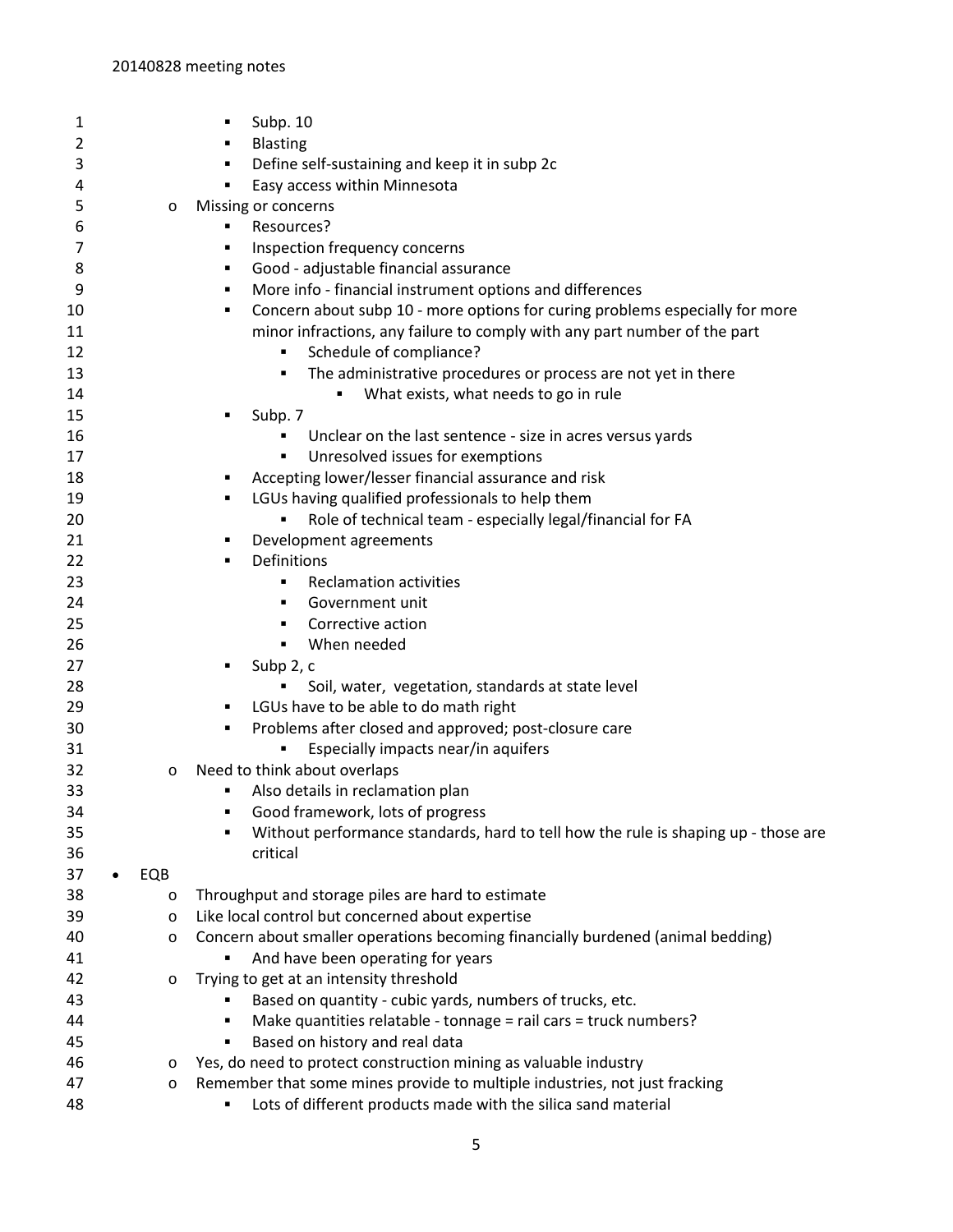| 1        | Reclamation piece is also a very rough draft<br>$\circ$                                                               |
|----------|-----------------------------------------------------------------------------------------------------------------------|
| 2        | MPCA concept document<br>$\bullet$                                                                                    |
| 3        | Q: Lots of references to BMPs - how are these enforced?<br>$\circ$                                                    |
| 4        | These are generally used when there isn't a stack, so it is through a monitoring plan                                 |
| 5        | (opacity)                                                                                                             |
| 6        | Ambient monitors - are there spikes<br>٠                                                                              |
| 7        | Logs, record keeping and reporting                                                                                    |
| 8        | Missing - diesel pollution from on and off road equipment<br>$\circ$                                                  |
| 9        | Requirements for diesel pollution at least for equipment at the mine, if not at the                                   |
| 10       | truck/transport level                                                                                                 |
| 11       | Especially for counties that do not have rail                                                                         |
| 12       | Permit program is for stationary sources, so cannot deal with trucks off site<br>٠                                    |
| 13       | Calculations for permitting do include engines<br>٠                                                                   |
| 14       | <b>Federal Tier standards</b><br>٠                                                                                    |
| 15       | States cannot set tailpipe emission standards<br>٠                                                                    |
| 16       | Q: Monitoring<br>$\circ$                                                                                              |
| 17       | Is it 1 or 2?                                                                                                         |
| 18       | May have 1 for pre-construction, but 2 once operating<br>٠                                                            |
| 19       | Be more clear                                                                                                         |
| 20       | Concern about 1 in 6 day<br>٠                                                                                         |
| 21       | Concern about PM10 or PM4 option<br>٠                                                                                 |
| 22       | Need information about the percent of PM10 is PM4, is it different in                                                 |
| 23       | different areas or seasons?                                                                                           |
| 24       | 95% UCL measured over a year, with 1 in 6, it is only 60 samples<br>٠                                                 |
| 25       | Concerns about 95%                                                                                                    |
| 26       | Which way is the wind blowing?                                                                                        |
| 27       | Diluting the sample when the piles are covered during the hear<br>п                                                   |
| 28<br>29 | EPA three year time period<br>٠                                                                                       |
| 30       | 2014 has been very wet, so impacts low<br>Need a three year period in statistically normal conditions before not<br>٠ |
| 31       | requiring any ongoing monitoring                                                                                      |
| 32       | Measure should not be valid until you have three years                                                                |
| 33       | Two monitoring studies now in peer review on PM4 silica, showing levels far below                                     |
| 34       | the 3 microgram HBV                                                                                                   |
| 35       | WI has a website that publishes PM10 and PM2.5 data from sand                                                         |
| 36       | Monitoring criteria look like federal requirements, for monitoring schedule, etc.<br>٠                                |
| 37       | Sites have up wind, down wind, and weather stations, so you know which way the<br>٠                                   |
| 38       | wind is blowing when the monitor takes its measurement                                                                |
| 39       | Concern: continued monitoring if showing levels far below health standards<br>٠                                       |
| 40       | How long is needed to show compliance? Will monitoring be permanent?                                                  |
| 41       | Some feel it needs to stay to keep up with changes                                                                    |
| 42       | Concern: Having all the types of particulate matter measured at one site is too much<br>٠                             |
| 43       | Major concern is silica, so a measurement for silica PM4 is the most                                                  |
| 44       | important and has a standard                                                                                          |
| 45       | Narrative uses the word pollution but air quality may be more appropriate<br>٠                                        |
| 46       | Monitoring should direct the need for more stringent controls<br>٠                                                    |
| 47       | Enclosure should not be required for storage                                                                          |
| 48       | <b>BMPs are better</b>                                                                                                |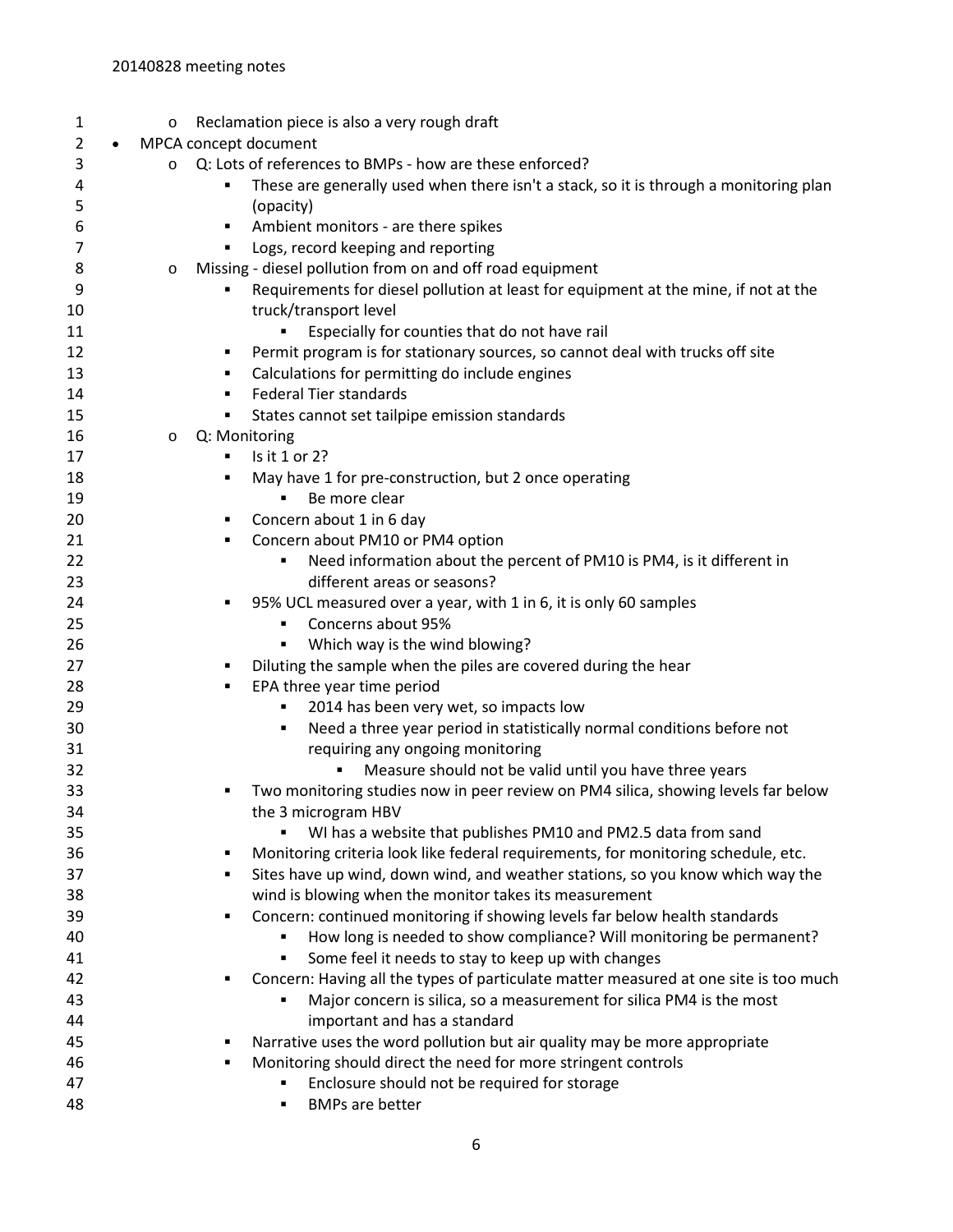| 1<br>2 | Storage pile is ambiguous, there are queues of materials throughout the<br>process - which ones are covered |
|--------|-------------------------------------------------------------------------------------------------------------|
| 3      | Can we somehow adjust monitoring after three years of good data?<br>п                                       |
| 4      | Reduce monitoring after that                                                                                |
| 5      | Monitoring frequency based on results of previous year? Yes, that could be<br>٠                             |
| 6      | a good idea. If less of the standard, less frequent monitoring                                              |
|        |                                                                                                             |
|        | Daily logs, working control equipment are still in place                                                    |
| 8      | Can't schedule what year you monitor - no way to tell what an average year is<br>п                          |
| 9      | Need monitoring                                                                                             |
| 10     | Reward for meeting the standard, but what about a dry and windy year?                                       |
| 11     | Opacity is human -<br>٠                                                                                     |
| 12     | There is a certification to be able to do opacity measurements                                              |
| 13     | Needs to be done for fugitive dust<br>٠                                                                     |
| 14     | Maybe balance enclosure and monitoring<br>٠                                                                 |
| 15     | If piles are enclosed, maybe no or less monitoring                                                          |
| 16     | Or BMPs                                                                                                     |
| 17     | <b>Existing facility</b><br>٠                                                                               |
| 18     | Define clearly - current CUP for mining of silica sand and have continually<br>٠                            |
| 19     | been producing for a period of time                                                                         |
| 20     | Limit time needed to come into compliance - a couple of years<br>٠                                          |
| 21     | Concern about use of water as a suppressant                                                                 |
| 22     |                                                                                                             |